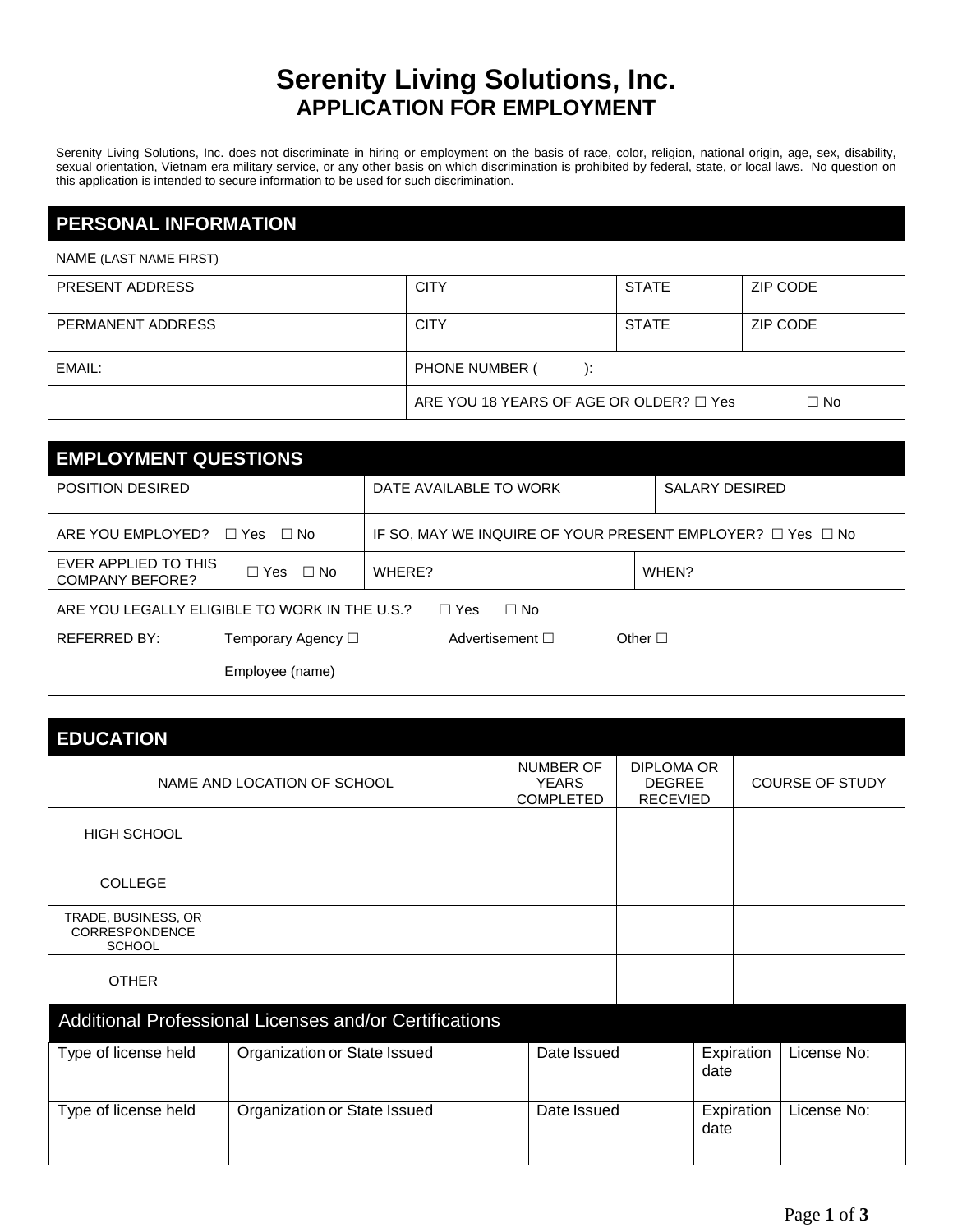| <b>Employment History</b>                                                                                               |                                                        |
|-------------------------------------------------------------------------------------------------------------------------|--------------------------------------------------------|
| Start with your current or most recent position: (please attach resume or separate sheet to list additional employment) |                                                        |
| Company Name                                                                                                            | Dates Employed                                         |
|                                                                                                                         | From:<br>To:                                           |
| Address (Street, City, State, Zip Code)                                                                                 | End Wage<br>Start Wage<br>Phone                        |
|                                                                                                                         | \$<br>\$                                               |
| <b>Position Title</b>                                                                                                   | Immediate Supervisor's Name and Title                  |
| Job Description and Responsibilities                                                                                    |                                                        |
| Reason for leaving                                                                                                      | May we contact for a reference: $\Box$ Yes<br>No       |
| Company Name                                                                                                            | Dates Employed                                         |
|                                                                                                                         | From:<br>To:                                           |
| Address (Street, City, State, Zip Code)                                                                                 | End Wage<br><b>Start Wage</b><br>Phone                 |
|                                                                                                                         | \$<br>\$                                               |
| <b>Position Title</b>                                                                                                   | Immediate Supervisor's Name and Title                  |
|                                                                                                                         |                                                        |
| Job Description and Responsibilities                                                                                    |                                                        |
| Reason for leaving                                                                                                      | May we contact for a reference: $\square$<br>$Yes$ No  |
| Company Name                                                                                                            | Dates Employed                                         |
|                                                                                                                         | From:<br>To:<br><b>Start Wage</b><br>End Wage<br>Phone |
| Address (Street, City, State, Zip Code)                                                                                 | \$                                                     |
| <b>Position Title</b>                                                                                                   | \$                                                     |
|                                                                                                                         | Immediate Supervisor's Name and Title                  |
| Job Description and Responsibilities                                                                                    |                                                        |
| Reason for leaving                                                                                                      | May we contact for a reference:<br>Yes<br>No.          |
|                                                                                                                         |                                                        |
| Company Name                                                                                                            | Dates Employed                                         |
|                                                                                                                         | From:<br>To:                                           |
| Address (Street, City, State, Zip Code)                                                                                 | <b>Start Wage</b><br>End Wage<br>Phone                 |
|                                                                                                                         | \$<br>\$                                               |
| <b>Position Title</b>                                                                                                   | Immediate Supervisor's Name and Title                  |
| Job Description and Responsibilities                                                                                    |                                                        |
| Reason for leaving                                                                                                      | May we contact for a reference:<br>lYes.<br>No         |
|                                                                                                                         |                                                        |